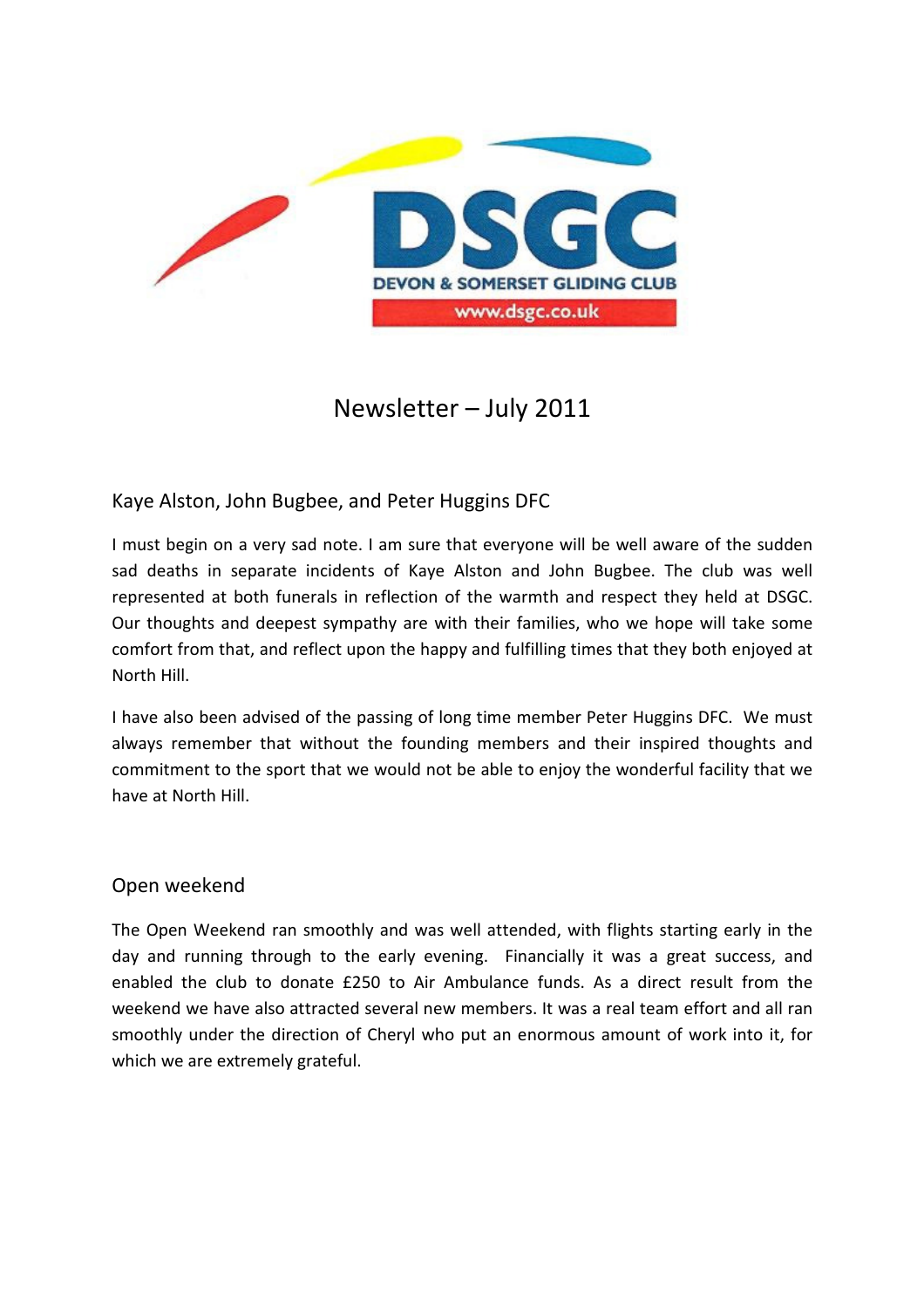# Olympic airspace

Wide ranging restrictions on aviation have been announced for the whole period of the London Olympics (from  $13<sup>th</sup>$  July to  $12<sup>th</sup>$  September). In addition to the London based airspace restrictions there will be further airspace restrictions for the offsite venues like Weymouth during periods of competition.

We are fortunate that none of this directly affects DSGC, unlike many clubs further to the east and in the south east midlands who will effectively be shut down for a large part of the soaring season. I see this as an opportunity for DSGC and Mike Sloggett has taken the lead in looking at ways in which we can promote North Hill as an alternative venue for those glider pilots displaced by the restrictions. Ideally we wish to provide flying facilities to them whilst enhancing the opportunities for club flying during the summer period, to the advantage of club members, our finances and profile. It is early days on this yet but I will keep you advised.

## Finances

I am pleased to relay advice from the treasurer that the club's financial position is close to our projections and that funds are now beginning to accumulate in the reserves to restore the solid financial base which we need, given the potential for wide fluctuation in financial demands. I will not include information on balances given that this document will be widely available and that the figures can be easily misconstrued as our cash flow and demands are erratic, and balances include members flying deposits and the Ian Beckett Fund. Suffice to say that all is currently going close to plan. We have also benefitted from our recent lack of claims when renewing insurances, which are a major part of our costs.

# Membership

Good news here as well, we have attracted a number of new members including some very active ones, and we extend a warm welcome to all of them. There are currently around 125 active flying members and a number of pending full and Junior members as well as a goodly number of quarterly members, who we hope may move to full membership. Roly continues to do a sterling job on this front.

### Flying activity

Club flying has managed to sustain at a level consistent with previous years, but private glider use is much reduced, I can only assume because of the paucity of good soaring days. Fortunately the latter does not impact significantly on the club's income, so financially the club has not suffered as a result (maybe there is a hidden message there?).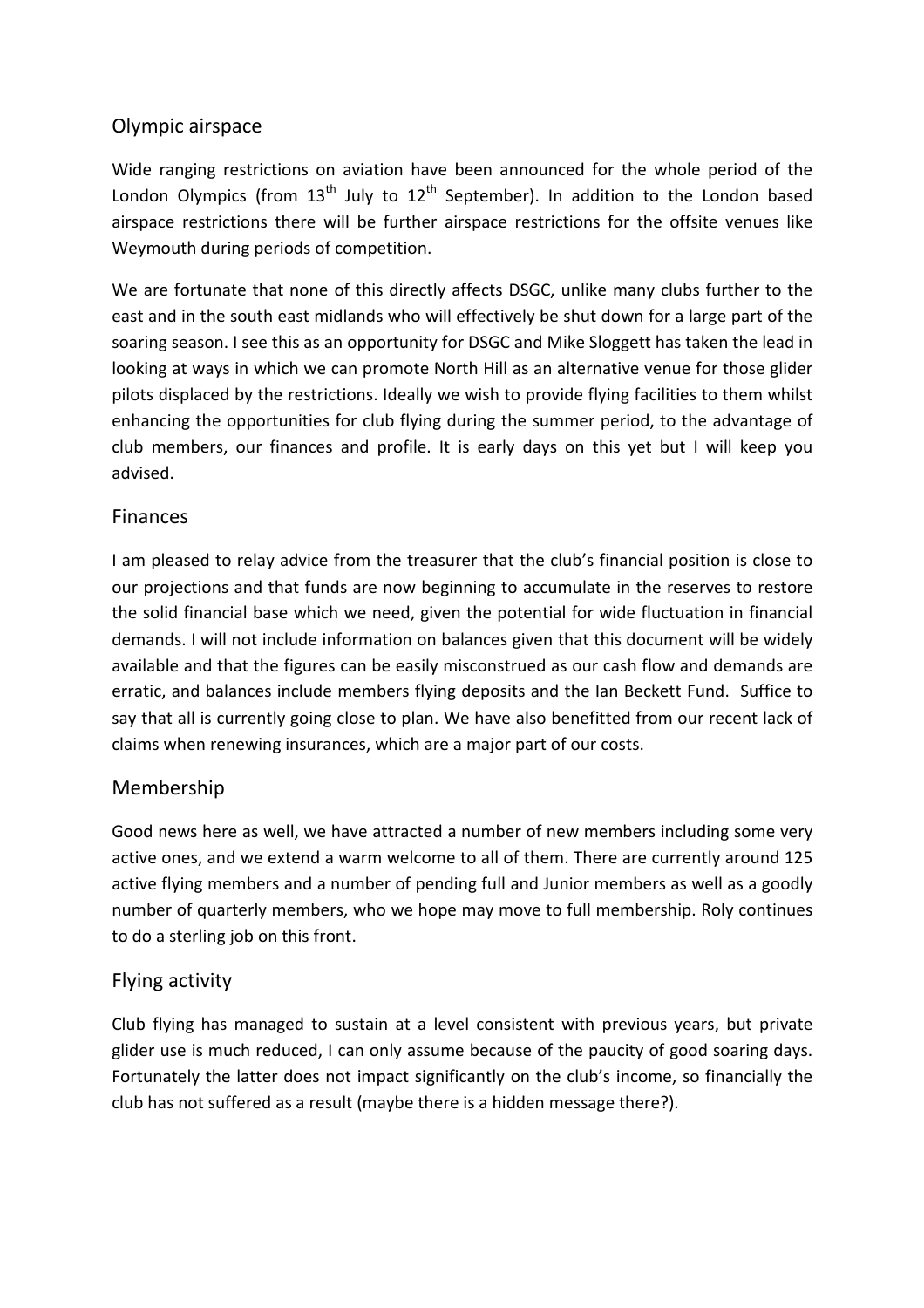## Cross Country week

Ron John's cross country week suffered from unsettled weather, but advantage was taken of what opportunities there were, with pilots achieving silver for duration and distance. Nevertheless a good and worthwhile week and thanks to Ron and helpers for arranging this.

#### Part M audit - BGA inspection

Much to the apprehension in the maintenance crew we were audited by the BGA inspector for Part M maintenance compliance in June. Thanks though to their conscientious and diligent labours all went well and no major practical issues were found. We have to deal with some administrative and documentary matters and these are in hand. A big thank you to Andrew Logan, Carl Tharme, Ian Mitchell and Pete Startup.

#### Mode S

This is rearing its head again, the gist of which is that the present position is that south of 55˚N, (in other words the southern 2/3rds of the UK) Transponders will be required at or above FL100. In practise therefore little effect on us, although the situation is ongoing and developing.

### Camping & caravanning at North Hill

The committee were prompted to consider this recently, and have decreed that:

"Anyone camping or caravanning on site must be there on gliding business. One member of the party must be a member of DSGC in some capacity. The club reserves the right to make a charge."

### Junior members operating club vehicles and equipment

The committee have decided to amend club rules and operating procedures to allow this. To date it has been a great success and we have benefitted greatly from the extra hands on these tasks when numbers on the field have been low.

#### Bequest to DSGC

Ron Dyer was a member of the club many years ago, probably one of the founding members, and we were recently contacted by his brother to advise that he passed away recently and his will contained a bequest to DSGC of £2,000. I have replied to Ron's brother thanking him for forwarding the cheque in accordance with the will and that the money will be held and accounted for separately from general club funds and be used for a specific project or purpose that can be defined and identified in the future.